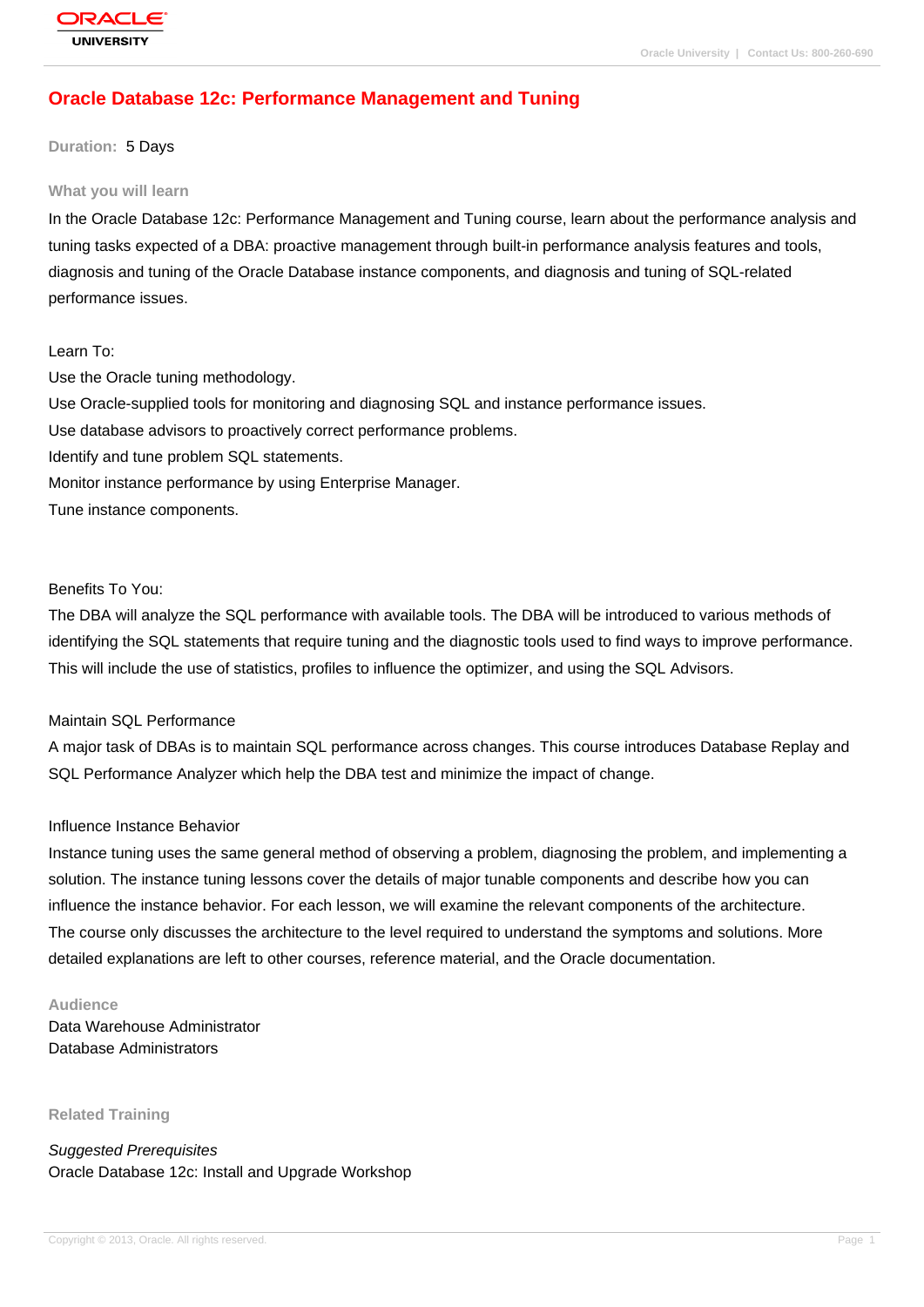### **Course Objectives**

Use the Oracle Database tuning methodology appropriate to the available tools

Utilize database advisors to proactively tune an Oracle Database Instance

Use the tools based on the Automatic Workload Repository to tune the database

Diagnose and tune common SQL related performance problems

Diagnose and tune common Instance related performance problems

Use Enterprise Manager performance-related pages to monitor an Oracle Database

#### **Course Topics**

#### **Introduction**

Course Objectives Course Organization Course Agenda Topics Not Included in the Course Who Tunes? What Does the DBA Tune? How to Tune Tuning Methodology

# **Basic Tuning Diagnostics**

Performance Tuning Diagnostics Performance Tuning Tools Tuning Objectives Top Timed Events DB Time CPU and Wait Time Tuning Dimensions Time Model Dynamic Performance Views

## **Using Automatic Workload Repository**

Automatic Workload Repository Overview Automatic Workload Repository Data Enterprise Manager Cloud Control and AWR **Snapshots** Reports Compare Periods

## **Defining the Scope of Performance Issues**

Defining the Problem Limiting the Scope Setting the Priority Top SQL Reports Common Tuning Problems Tuning During the Life Cycle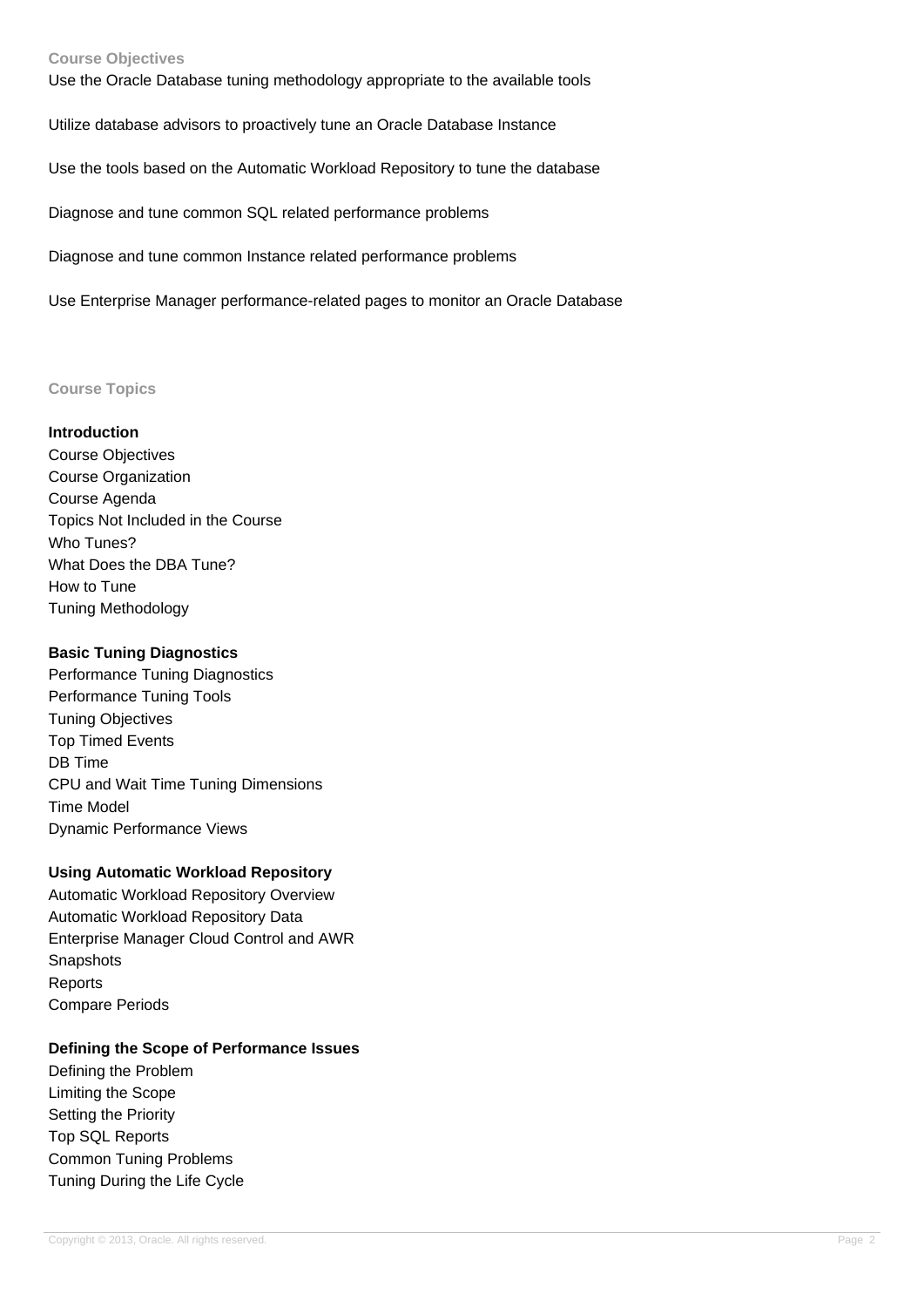# ADDM Tuning Session Performance Versus Business Requirements

# **Using Metrics and Alerts**

Metrics and Alerts Overview Limitation of Base Statistics Benefits of Metrics Viewing Metric History Information Viewing Histograms Server-Generated Alerts Setting Thresholds Metrics and Alerts Views

# **Using Baselines**

Comparative Performance Analysis with AWR Baselines Automatic Workload Repository Baselines Moving Window Baseline Baselines in Performance Page Settings Baseline Templates AWR Baseslines Creating AWR Baselines Managing Baselines with PL/SQL

# **Using AWR-Based Tools**

Automatic Maintenance Tasks ADDM Performance Monitoring Using Compare Periods ADDM Active Session History New or Enhanced Automatic Workload Repository Views Emergency Monitoring Real-time ADDM

## **Real-Time Database Operation Monitoring**

**Overview** Use Cases Defining a Database Operation Scope of a Composite Database Operation Database Operation Concepts Identifying a Database Operation Enabling Monitoring of Database Operations Identifying, Starting, and Completing a Database Operation

## **Monitoring Applications**

What is a Service? Service Attributes Service Types Creating Services Managing Services in a Single-Instance Environment Where are Services Used? Using Services with Client Applications Services and Pluggable Databases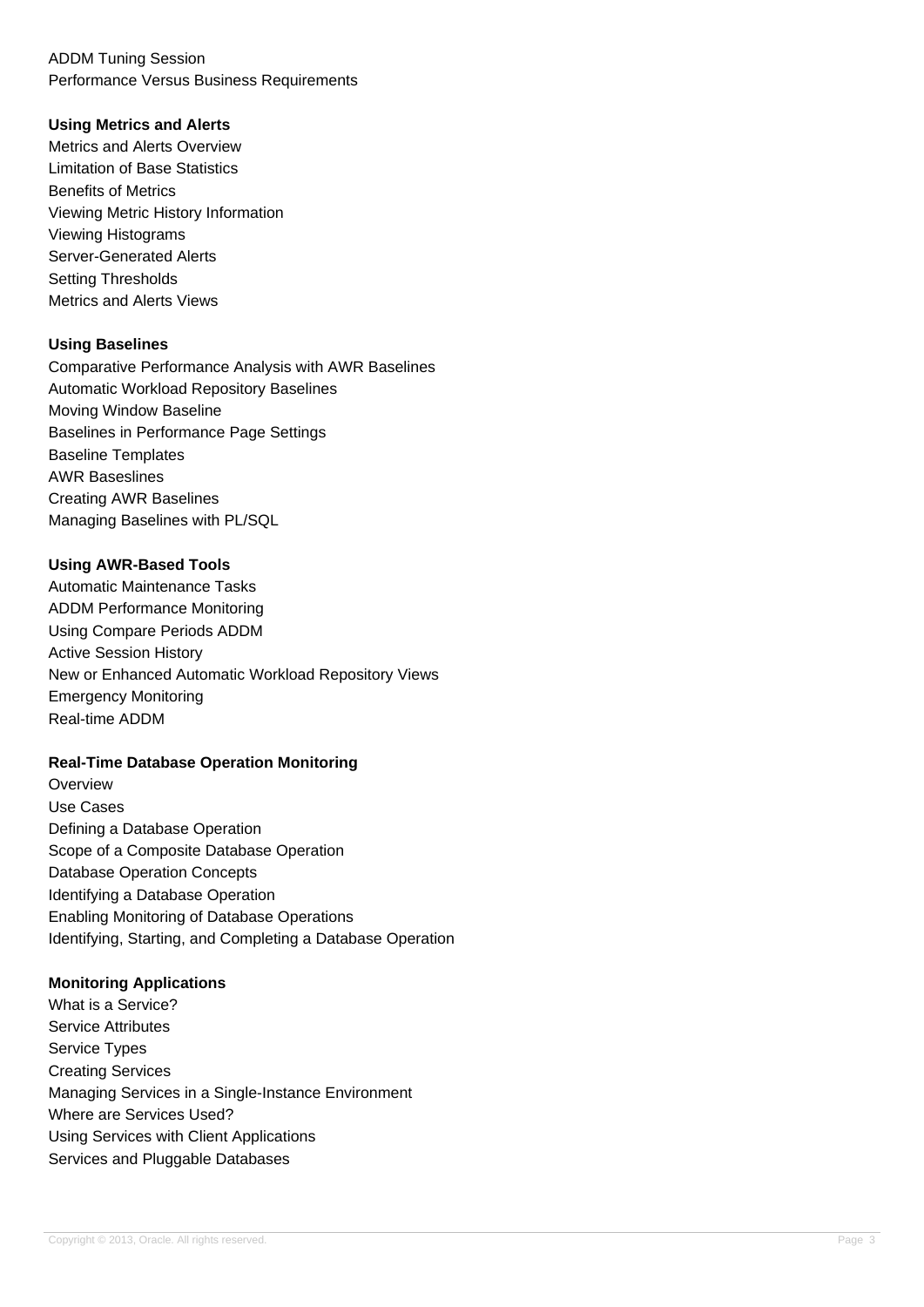# **Identifying Problem SQL Statements**

SQL Statement Processing Phases Role of the Oracle Optimizer Identifying Bad SQL Top SQL Reports SQL Monitoring What is an Execution Plan? Methods for Viewing Execution Plans Uses of Execution Plans

# **Influencing the Optimizer**

Functions of the Query Optimizer **Selectivity** Cardinality and Cost Changing Optimizer Behavior Optimizer Statistics Extended Statistics Controlling the Behavior of the Optimizer with Parameters Enabling Query Optimizer Features

## **Reducing the Cost of SQL Operations**

Reducing the Cost Index Maintenance SQL Access Advisor Table Maintenance for Performance Table Reorganization Methods Space Management Extent Management Data Storage

## **Using SQL Performance Analyzer**

Real Application Testing: Overview Real Application Testing: Use Cases SQL Performance Analyzer: Process Capturing the SQL Workload Creating a SQL Performance Analyzer Task SQL Performance Analyzer: Tasks Parameter Change SQL Performance Analyzer Task Page

## **SQL Performance Management**

Maintaining SQL Performance Maintaining Optimizer Statistics Automated Maintenance Tasks Statistic Gathering Options Setting Statistic Preferences Restore Statistics Deferred Statistics Publishing Automatic SQL Tuning

**Using Database Replay** Using Database Replay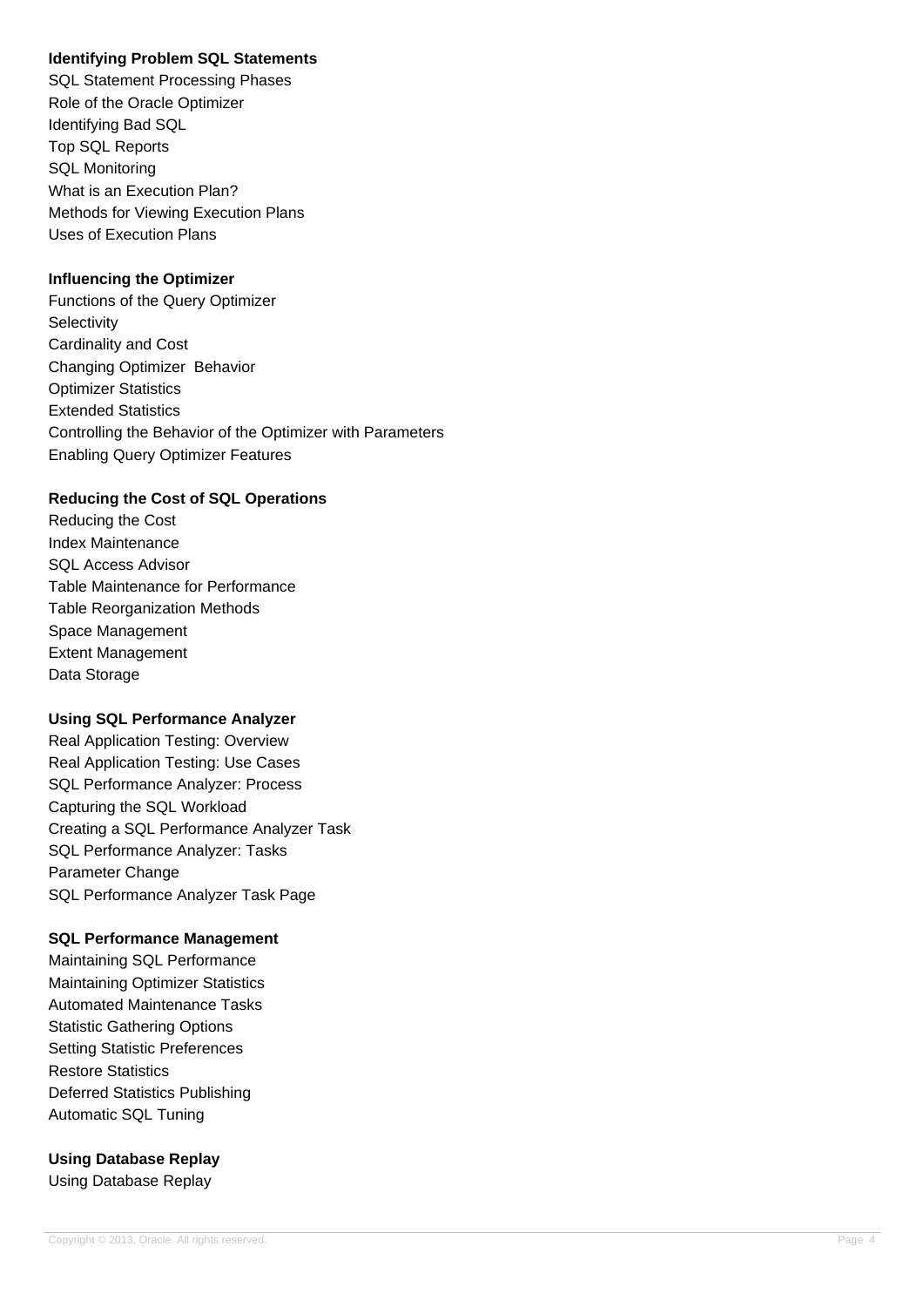The Big Picture System Architecture Capture Considerations Replay Considerations: Preparation Replay Considerations Replay Options Replay Analysis

# **Tuning the Shared Pool**

Shared Pool Architecture Shared Pool Operation The Library Cache Latch and Mutex Diagnostic Tools for Tuning the Shared Pool Avoiding Hard Parses Reducing the Cost of Soft Parses Sizing the Shared Pool

# **Tuning the Buffer Cache**

Oracle Database Architecture: Buffer Cache Buffer Cache: Highlights Database Buffers Buffer Hash Table for Lookups Working Sets Buffer Cache Tuning Goals and Techniques Buffer Cache Performance Symptoms Buffer Cache Performance Solutions

# **Tuning PGA and Temporary Space**

SQL Memory Usage Performance Impact Automatic PGA Memory SQL Memory Manager Configuring Automatic PGA Memory Setting PGA\_AGGREGATE\_TARGET Initially Limiting the size of the Program Global Area (PGA) SQL Memory Usage

# **Automatic Memory**

Oracle Database Architecture Dynamic SGA **Granule** Memory Advisories Manually Adding Granules to Components Increasing the Size of an SGA Component Automatic Shared Memory Management: Overview SGA Sizing Parameters: Overview

# **Performance Tuning Summary with Waits**

Commonly Observed Wait Events Additional Statistics Top 10 Mistakes Found in Customer Systems